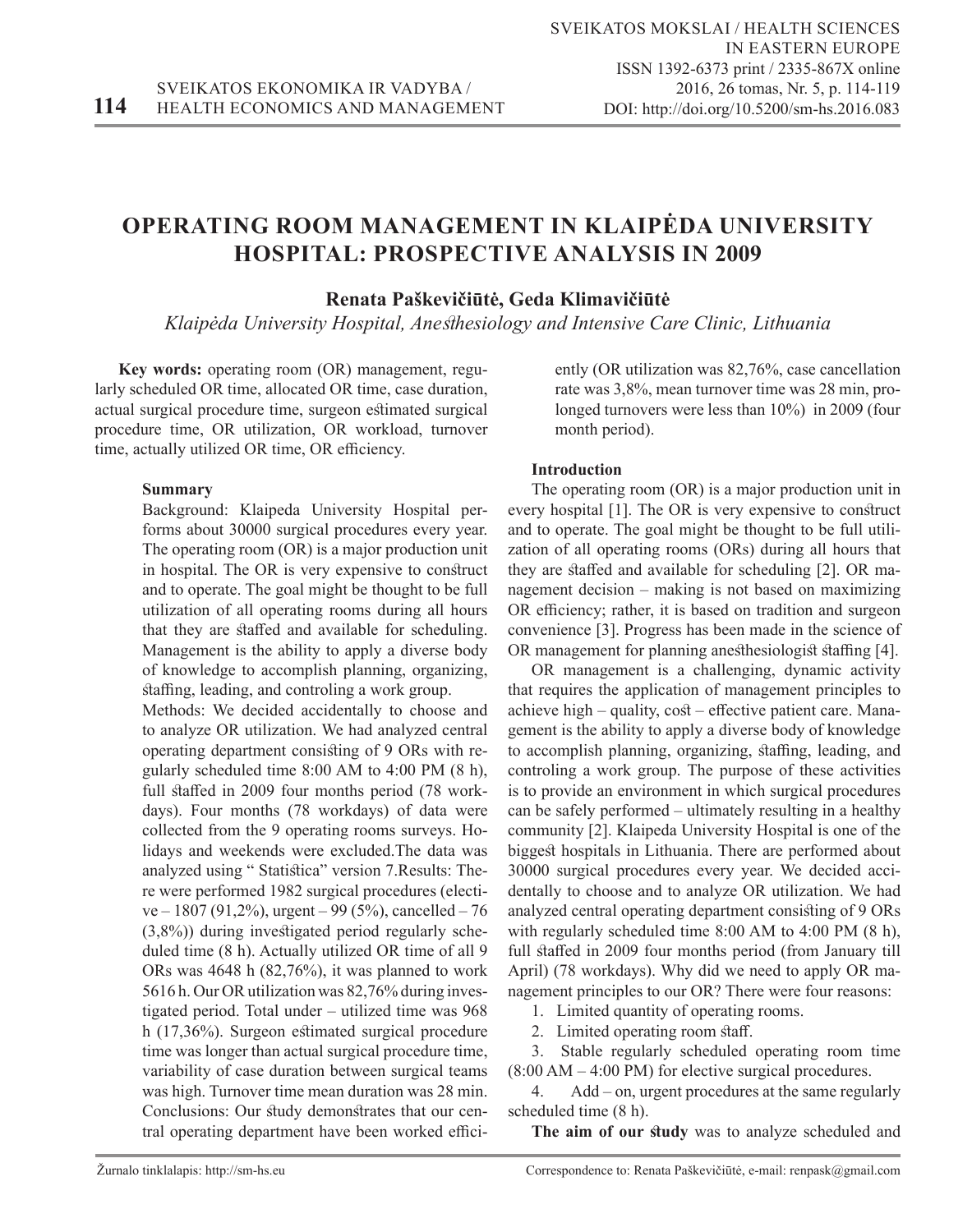## **Methods**

Data were collected from the 9 ORs surveys of four months (78 workdays) in 2009. The data used for each case were the OR used, date and time that the patient entered OR, date and time that the patient exited the OR, surgical performing the case, what kind of surgical procedure was performed, and whether the case was urgent. Holidays and weekends were excluded.

We used the following definitions for the analysis:

Surgical service or surgical team refers to a group of surgeons who share allocated OR time. Surgical team was multiple: general surgeons, maxillofacial surgeons, orthopedic surgeons, neurosurgeons, thoracic surgeons, vasculary surgeons, urologists. Regularly scheduled OR time of 9 ORs were allocated for all surgical teams every workday.9 ORs were allocated for surgical teams: I – septic procedures for all surgical services, II – thoracic (KRUT)/general surgery (PECH, II CH, I CH), III – orthopedic (TR), IV – urology (UR), V – orthopedic (SIC), VI – general surgery(PECH, II CH, I CH), VII – general surgery (PECH, II CH, I CH) /maxillofacial (VZCH), VIII – neurosurgery (NCH), IX – vascular surgery (KRJG) / neurosurgery (NCH)(spinal).

Regularly scheduled OR time is the hours that individual OR team members plan on working (8 AM to 4 PM) (8 h).Allocated OR time is an interval of OR time with a start and end time on a workdays of the week that is assigned by the surgical suite to a service for scheduling its cases.

Case duration is defined as the time from when a patient enters an OR until he or she leaves the OR.

Actual surgical procedure time – skin-to-skin time.

OR utilization or OR workload is a sum of all case durations and turnover times in the same OR.

Surgeon estimated surgical procedure time.

Turnover time is the time from when one patient exits an OR until the next patient on that day's OR schedule enters the same OR on the same day.

Actually utilized OR time is time when the first patient enters OR and the last patient exits the same OR.

Under – utilized OR time is the positive difference between allocated OR time and the OR workload. For example, if the service was allocated an OR for 8 h from 8 am to 4 pm but finished cases at 3 pm, the under – utilized OR time would be 1 h.

Over – utilized OR time is the positive difference between OR workload and allocated OR time. When allocated OR time and the regularly scheduled OR hours are the same (allocated an OR for 8 h from 8 am to 4 pm) and

allocated OR time has not released, then over-utilized OR time is the hours that ORs run past the regularly scheduled OR hours.OR efficiency is the value that is maximized when the inefficiency of use of OR time has been minimized.

The number of elective, urgent surgical procedures which were performed on regularly scheduled OR time (8 h) on workdays from Monday till Friday.

The number of cancelled surgical procedures which were scheduled but weren't performed on regularly scheduled OR time (8 h) on workdays from Monday till Friday.

Prolonged turnovers (delays) – a length of time between cases that is longer than a defined interval (e.g., 1 h) should be considered a delay, not a turnover.

These ordered priorities were sufficient to specify how OR time was allocated, cases were scheduled, OR time was released , elective and urgent cases were sequenced, cases were moved on the day of surgery , and staff were assigned on the day of surgery. Cases cannot start earlier than scheduled.

**Statistics.** We analyzed the data using " Statistica" version 7. The results are presented for differences between the average of two independent groups were compared using the Student's unpaired t – test. A p value of  $\leq 0.05$ was considered statistically significant.

#### **Results**

There were performed 1982 surgical procedures (elective – 1807 (91,2%), urgent – 99 (5%)), 76 (3,8%) surgical procedures were cancelled during investigated period on regularly scheduled time (8 h) (Figure 1). The number of elective surgical procedures had been different and variable on weekdays (e. g. , greater number of elective surgical procedures had been performed on Tuesdays and Wednesdays) (Figure 2).

It was planned to work 702 ORs per 78 workdays, actually worked – 677 (96,44%) ORs, 25 (3,56%) ORs were free, unoccupied, but full staffed without scheduled cases. Actually utilized OR time of all 9 ORs was 4648 h (82,76%), it was planned to work 5616 h. Our OR utilization was 82,76% during investigated period. Total under – utilized time was 968 h (17,36%). Actual under – utilized time was 585,6 h (10,42%), unanticipated periods of surgical inactivity increase the hours of under – utilized OR time: 182,4 h (3,24%) were allocated for cancelled cases, 200 h (3,56%) – unoccupied OR time. Actually utilized OR time of 9 ORs were different (Figure 3). The VIIIth OR was allocated to neurosurgeons. The VIIIth OR utilization was 109,94% during investigated period.

The actual mean duration of the surgical procedure was 80 min, surgeons estimated surgical procedure mean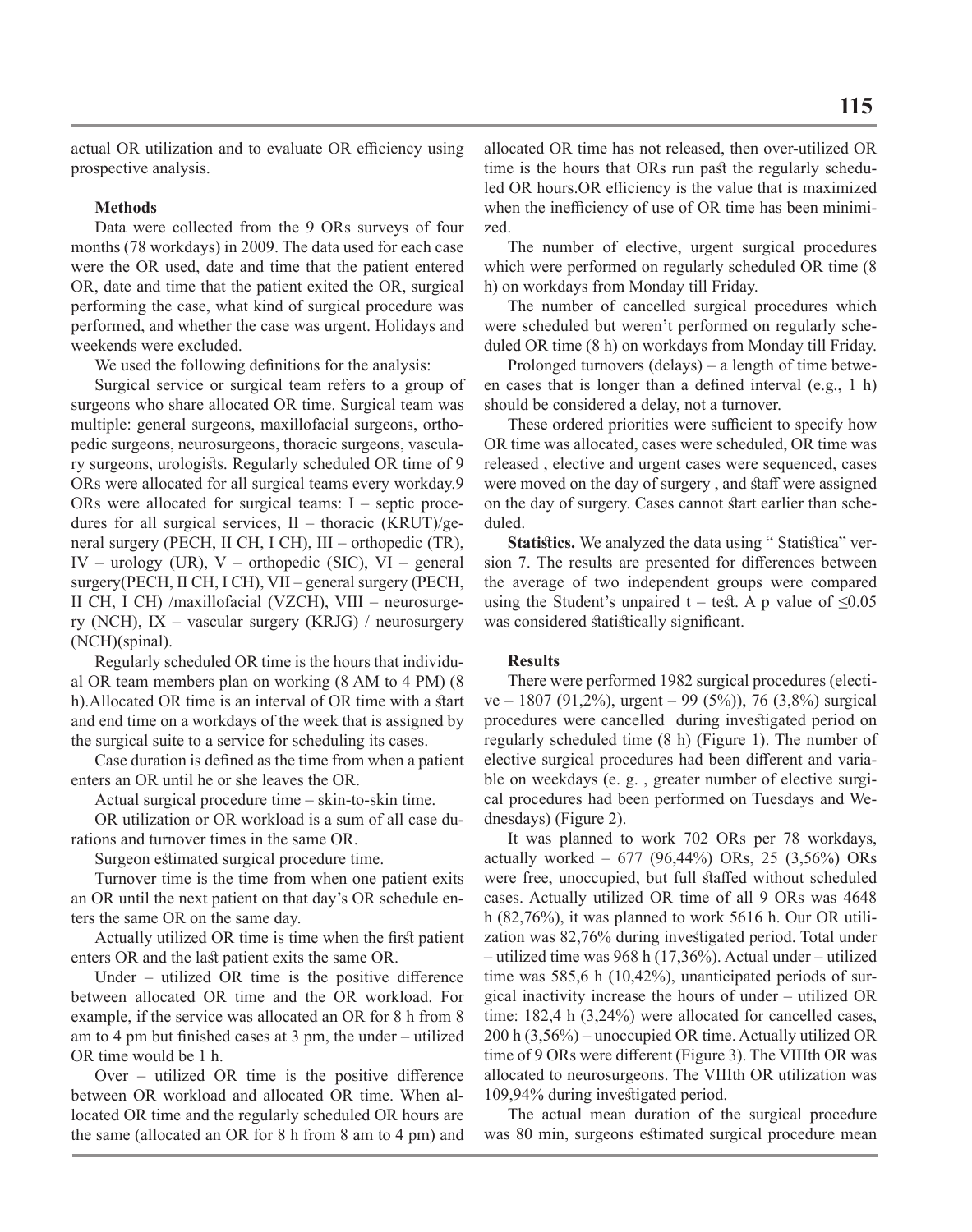

**Figure 1.** The number of elective, urgent and cancelled surgical procedures per OR during investigated period



**Figure 2.** Distribution of the number of elective, urgent and cancelled surgical procedures on weekdays



Figure 3. Actually utilized OR time per operating room, %.

duration – 90 min. Surgeon estimated surgical procedure time was longer than actual surgical procedure time (Figure 4). Variability of case duration was high between surgical teams (Figure 5).Case cancellation rate was 3,8% during investigated period.

The average of turnover time was: the shortest  $-19.7$ min, the longest  $-41.7$  min, mean duration  $-28$  min. (Figure 6). There were no prolonged turnovers (delays) in central operating department in 2009 (four month period).

Examples: The fifth OR one workday OR time analysis: regularly scheduled time was 8 h (100%), overall case



**Figure 4.** Distribution of surgeon estimated and actual surgical procedure time between surgical services, min.

*KRUT – thoracic, PECH, II CH, I CH – general surgery, TR – orthopedic, UR – urology, SIC – orthopedic, VZCH – maxillofacial, NCH – neurosurgery, KRJG – vascular surgery.*



**Figure 5.** Variability of case duration between surgical teams, min.

*KRUT – thoracic, PECH, II CH, I CH – general surgery, TR – orthopedic, UR – urology, SIC – orthopedic, VZCH – maxillofacial, NCH – neurosurgery, KRJG – vascular surgery.*



**Figure 6.** Distribution of turnover time between ORs, min.

duration time (lean operating time) – 6 h 31min (81,5%), actually utilized OR time  $-7$  h 29 min (93,5%), actual surgical procedure time  $-4 h 20$  min (54,25%), surgeon estimated surgical procedure time was 4 h 30 min. There were 3 elective hip replacement surgery performed during allocated OR time (Figure 7). The eighth OR one workday time analysis: regularly scheduled time was 8 h (100%), overall case duration time (lean operating time)  $-7$  h 26 min (93%), actually utilized OR time  $-8$  h 15 min (103,1%), actual surgical procedure time  $-5$  h 21 min (66,87%), surgeon estimated surgical procedure time was 5h . There was 1 elective removal of intracranial neoplastic lesion performed (Figure 8). The following OR was allocated for neurosurgery, where the average of lean operating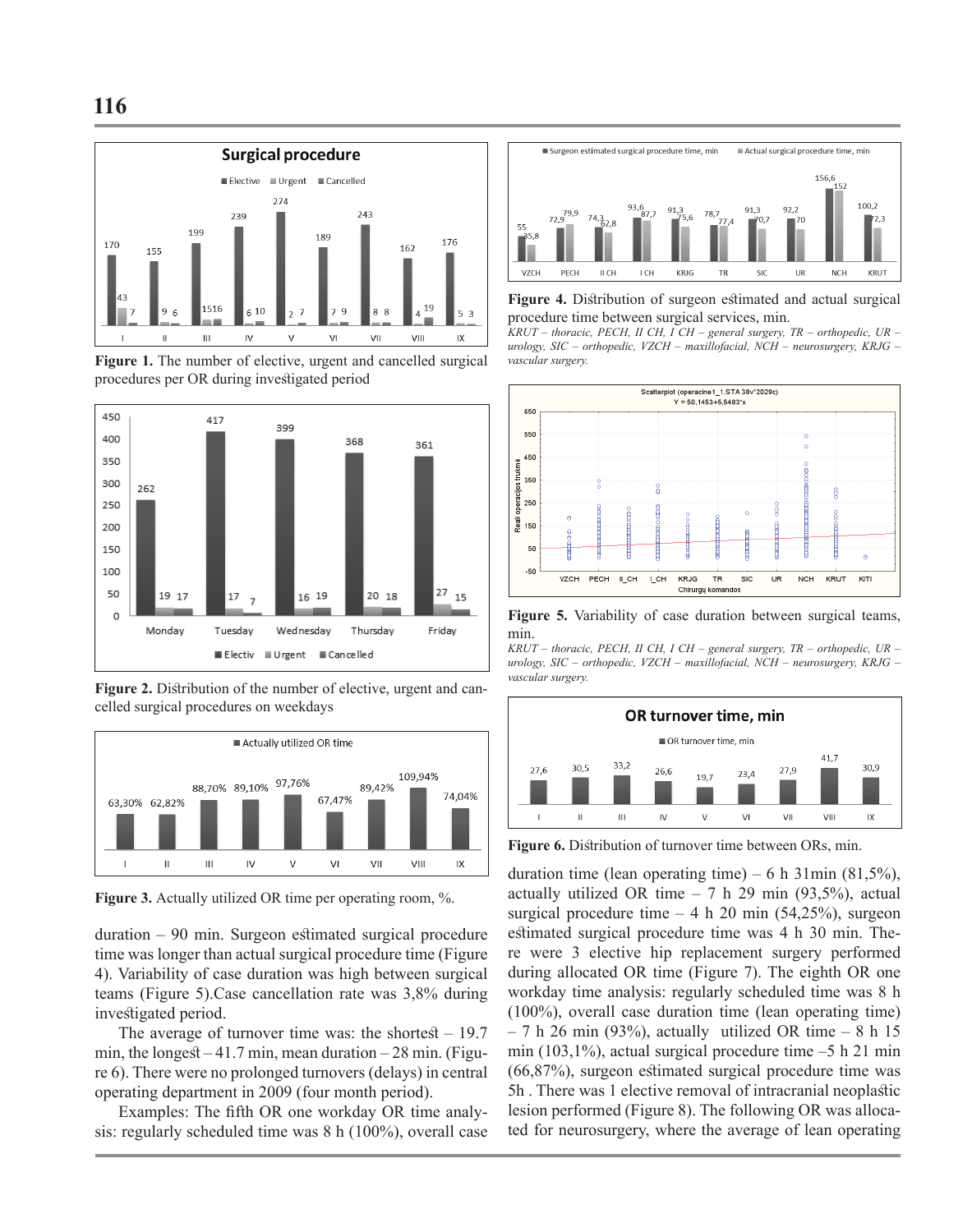time was longer than in general surgery or orthopedic ORs. We didn't analize – prediction bias in case duration estimates per 8 hours of OR time, tardiness from scheduled start times (start – time tardiness).

# **Discussion**

Did our central operating department (9 ORs) work efficiently during investigated period?

OR department work efficiently if: 1) start – time tardiness (mean sum of tardiness of start times for elective cases per OR per day) is less than 45 min; case cancellation rate is less than 5%; 2) turnover times are less than 25 min (no more than 40 min); 3) prediction bias (bias in case-duration estimates per 8 hr of OR time) is less than 5 min; 4) prolonged turnovers (% of turnovers lasting more than 60 min) are less than 10% [5].

Efficient OR management should aim for maximal use of available OR time while preventing frequent overtime work [1]. The classic definition of OR utilization is the sum of the time it takes to perform each surgical procedure (including preparation of the patient in the OR, anesthesia induction) plus the total turnover time, divided by the time available. The standard definition produces the actual utilization – the time that is actually used. Because it is necessary to know the actual case times to perform the calculation, utilization can never be known in advance [6]. Our OR utilization was 82,7% during investigated period. OR utilization rates in range of 65% to 70% are achievable given a reasonable commitment by all participants to timely performance of their duties. These rates are calculated counting all the time the OR is regularly staffed and in use for a productive purpose (operating, cleanup, setup, anesthesia induction, prep, and drape time all count). Utilization below 60% suggests that the facility is underused, and should prompt a review of the workload to determine if one or more ORs should be closed. Utilization rates above 75% can be obtained only at a cost of increased stress to all personnel and are often accompanied by negative impact on the quality of care. Utilization rates above 70% are a solid basis for extending the hours of regular staffing in order to add additional schedulable time available and to





decide about opening or constructing additional ORs [2]. Utilization of 85% to 95% is the highest that can be achieved without delay or running late [6].Other factors may also affect utilization. One is case duration. It is easy to see that shorter cases are easier to fit into a schedule than longer cases, because the remaining may not accommodate a longer case. Variability of case duration also makes it difficult to predict actual utilization. If case times could be predicted accurately, it would be relatively easy to schedule an OR, but the actual case duration is not known in advance. Decreasing the variability of case times allows increased utilization to be achieved. Cases of different duration, changes in the variability of case duration, emergencies, cancellations, and so on, will decrease the optimum utilization [6]. The evidence supports the idea that type of surgery is the most important single source of variability among surgerys [1].

OR schedules depend crucially on estimated case durations [1]. The duration of each individual case will always have a random component that can never be predicted with certainty [7]. Surgeons are chronic optimists and consistantly underestimate the time it will take them to perform an operation. Collection of surgeon – specific data regarding actual operative durations will allow more precise scheduling [2]. There are cases that have a high probability of taking longer than scheduled. If too much time is allocated to a case, expensive OR capacity is likely to be wasted, leading to a decrease in OR utilization. With too little allocated capacity to a surgical case, the OR schedule must be modified, resulting in idle OR times and increased demand for anesthesiologists, nurses and support staff. Improving coupling between estimates of scheduled time reduces the prediction error of a scheduled surgical case [1]. Among the many factors that worsen the efficiency of use of OR time are case cancellations on the day of surgery and performing the case on a later date. Such unanticipated periods of surgical inactivity increase the hours of underutilized OR time, reduce surgeon productivity, reduce staff morale, and decrease patient satisfaction. Case cancellation also increase cost to physicians, hospitals, patients, and society. At facilities with many ORs and at least 8 hours of cases

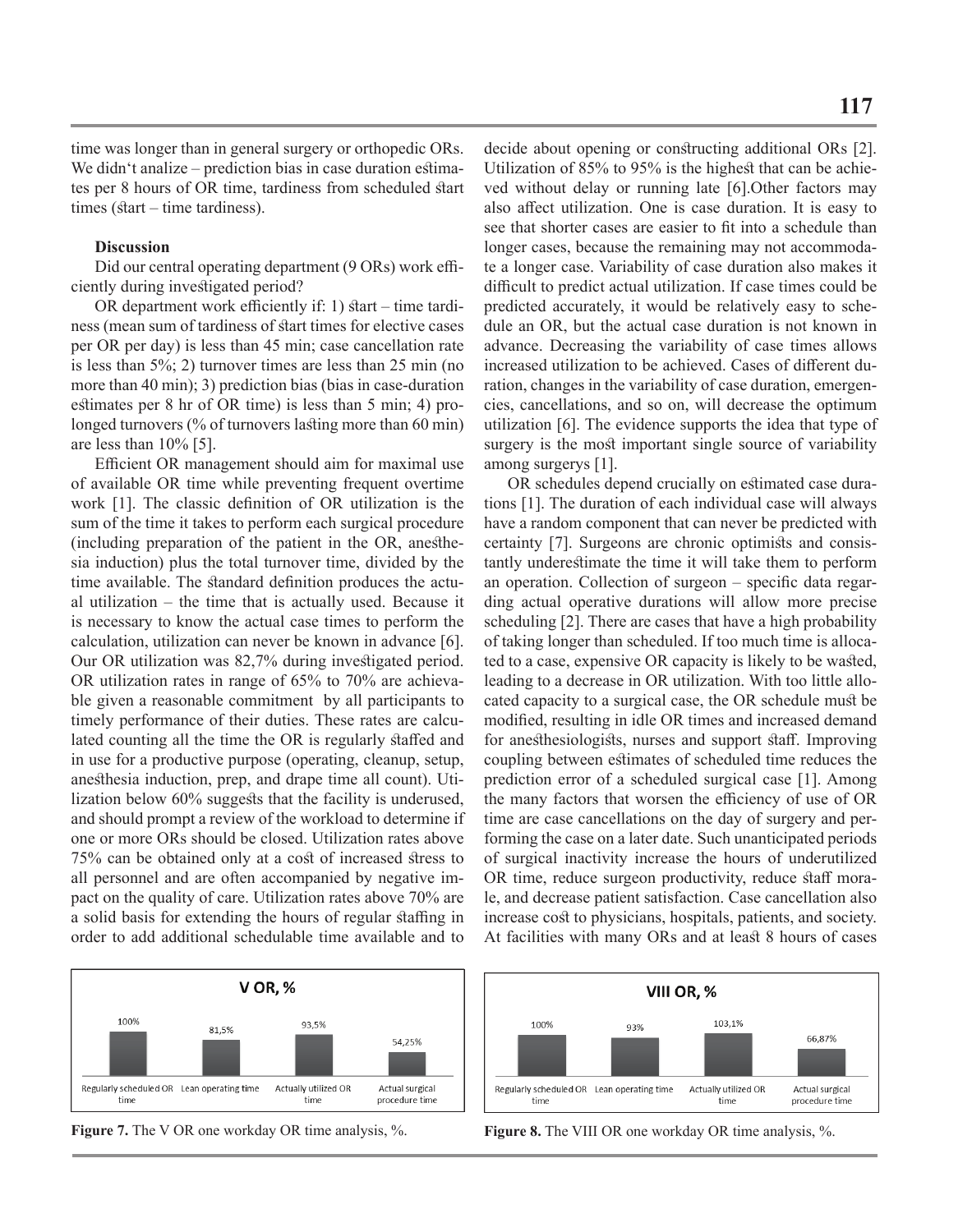per room (including turnovers), case cancellations can worsen OR efficiency [8]. If case cancellation rate is less than 5% and turnover time is less than 25 min OR works efficiently [5]. Case cancellations on the day of surgery reduce OR and anesthesia group productivity. The patients seen in a preoperative clinic were less likely to have cancelled appointments on the day of surgery than those who arrived on the day of surgery without having been seen in advance [8]. Prolonged turnover times peak in the middle of the workday because that is when most turnovers occur. Fewer than 10% of prolonged turnovers (delays) should last longer than 60 min in well – functioning OR suites [5]. Potential benefits to reducing turnover times are both quantitative (e. g., complete more cases and reduce staffing costs) and qualitative (e. g., improve professional satisfaction) [9]. Delays in the OR have effect on its efficiency and the working environment. Delays in the OR negatively affect both patients and health workers. Although not all delays directly affect patient health, they often increase anxiety for patients and their families and are a source of frustration for surgeon and other staff [11]. Opinion about turnover times can be nonlinearly related to their duration. Surgeons working in a short – turnover – dedicated OR had an increased feeling of personal competence and achievement [10].

Day – to day operational decisions can be made based on four ordered priorities: (a) safety, (b) providing surgeons with access to OR time on the workday that they and their patients choose, (c) maximizing OR efficiency, and (d) reducing patient delays. These ordered priorities are sufficient to specify how OR time is allocated, cases are scheduled, OR time is released , elective and urgent cases are sequenced, cases are moved on the day of surgery , and staff are assigned on the day of surgery [9]. Perioperative delays occur on the day of the scheduled operation and include delays during the operation. There is no consensus about how best to monitor delays or classify their causes [11].

Only basic historical data are required to supplement the daily schedule: scheduled and actual start times, scheduled and actual case durations, and surgical service [7].

Hospitals can determine the efficiency of their OR suite using a OR efficiency scoring system for evaluating baseline performance and identifying areas that need improvement [5].

Prediction bias is the bias in case – duration estimates per 8 hours of OR time. Prediction bias indicates whether the estimate of case times is consistently too high or too low. Efficient OR suites should aim for bias in case – duration estimates of less than 15 minutes per 8 h of OR time [5].Some surgeons consistently shorten their case – duration estimates because they have too little OR time allocated and need to "fit" their list of cases into

the OR time that they do have. In contrast, other surgeons purposely overestimate case durations to maintain control and access of their allocated OR time, so that if a new case appears, their OR time is not given away [5].

Getting the right case into the right room at the right time is the goal for every OR director. For anesthesiologists, goals of increasing anesthesia group productivity are the same as increasing the efficiency of use of OR time [5].

Tardiness for each case are quantified as the difference between the time the patient actually enterd the OR and the scheduled start time of the case. Many surgical suites have undertaken initiatives to reduce tardiness from scheduled start times. Changing human behavior can successfully reduce late starts for first cases of the day and decrease turnover times [7].

**Recommendations:** 1) to maximize OR efficience we need to minimize case cancellation rate in our central operating department (e.g., if all scheduled surgical cases had been performed our OR efficiency would have been 89,58%), 2) to optimize our OR workload we must maintain equivalent and stable surgical procedures scheduling in all ORs on all weekdays, 3) computerized data collection of all ORs and sustained every day analysis is needed for actual OR management, 4) surgeon services and OR team must understand a structure of OR time which is allocated for surgical procedure performing, 5) ORs must be allocated between surgical services depends on their patient queues and the number of elective surgical procedures performed per weekdays, 6) to increase OR efficiency is needed to identify areas of inefficiency which are institution specific and depends on the local culture, leadership, 7) supranormal human efforts to increase OR efficience on the day of surgery can be dangerous and stressfull, on the day of surgery the best way to proceed is by simply taking care of each patient in a relaxed and supportive manner.

Finally, OR management introduction into daily operating department work, for patients would improve satisfaction with their experience at the hospital and for OR team would create unstressfull working atmosphere.

# **Conclusion**

Our study demonstrates that our central operating department have been worked efficiently (OR utilization was 82,76%, case cancellation rate was 3,8%, mean turnover time was 28 min, prolonged turnovers were less than 10%) in 2009 (four month period).

#### **References**

1. Pieter S. Stepaniak, Christiaan Heij. et al. Modeling procedure and surgical times for current procedural terminology-anesthesia-surgeon combinations and evaluation in terms of case